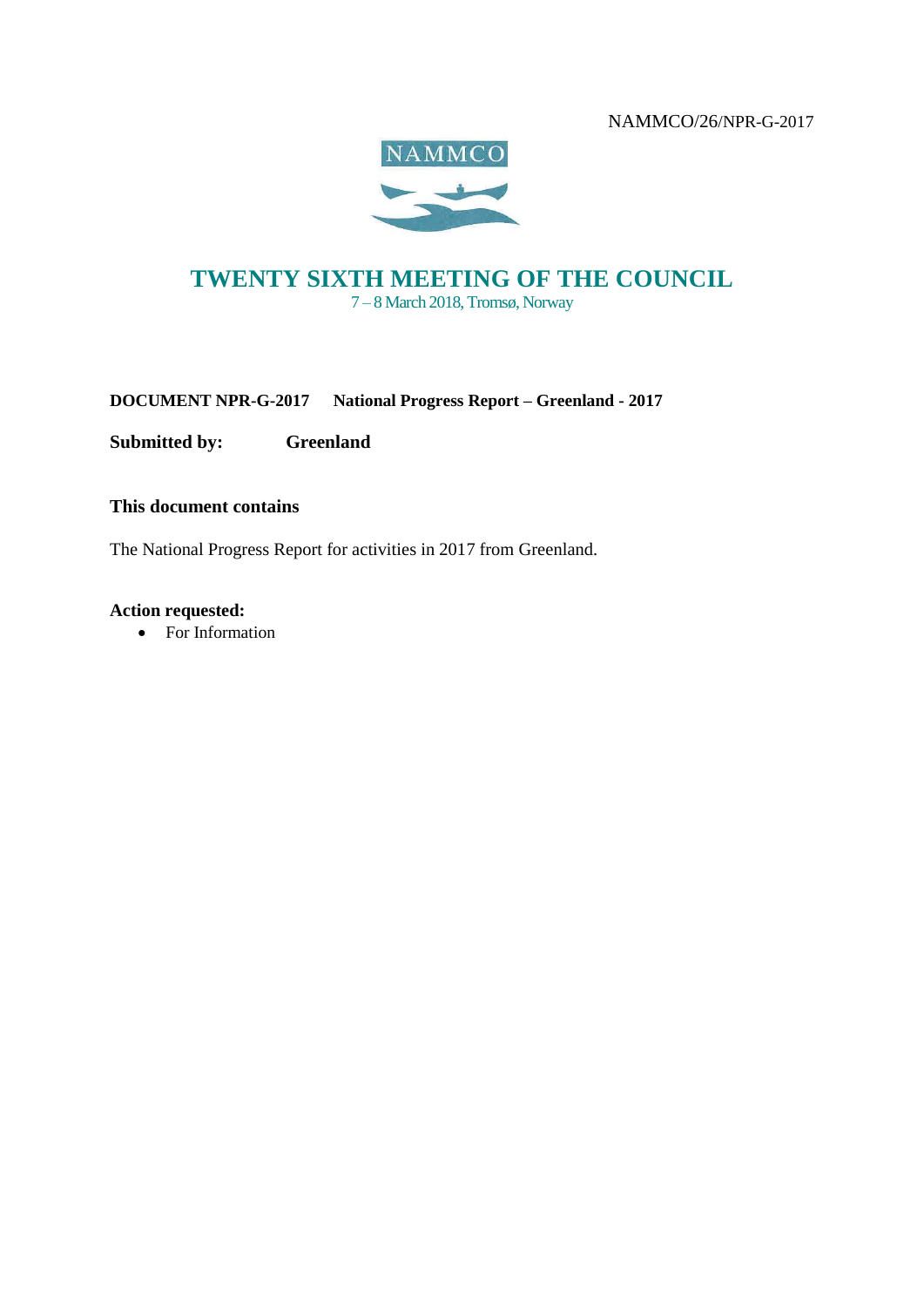### **GREENLAND**

### **PROGRESS REPORT ON MARINE MAMMALS 2017**

Greenland Institute of Natural Resources

Catch, by-catch and strandings statistics provided separately by the Ministry of Fisheries, Hunting and Agriculture

## **I. INTRODUCTION**

This report summarizes the research on pinnipeds and cetaceans done in Greenland in 2017 by The Greenland Institute of Natural Resources (GINR), in collaboration with several organizations.

### **II RESEARCH 2017**

### **A Species and stocks studied**

### **Pinnipeds**

- Walrus *Odobenus rosmarus –* Northern Baffin Bay and East Greenland
- Harbor seal *Phoca vitulina* Central West and South Greenland
- Bearded seal *Erignathus barbatus* East Greenland
- Ringed seal *Pusa hispida* West and East Greenland
- Harp seal *Pagophilus groenlandicus* West and East Greenland

#### **Cetaceans**

- Narwhal *Monodon monoceros* West and East Greenland
- Beluga *Delphinapterus leucas –*East Greenland
- Harbour porpoise *Phocoena phocoena* West Greenland
- Bowhead whale *Balaena mysticetus* –West and East Greenland
- Humpback whale *Megaptera novaeangliae* West and East Greenland
- Fin whale *Balaenoptera physalus*  West and East Greenland
- Minke whale *Balaenoptera acutorostrata* West and East Greenland
- White beaked dolphins *Lagenorhynchus albirostris*  East Greenland
- Killer whale *Orcinus orca*  East Greenland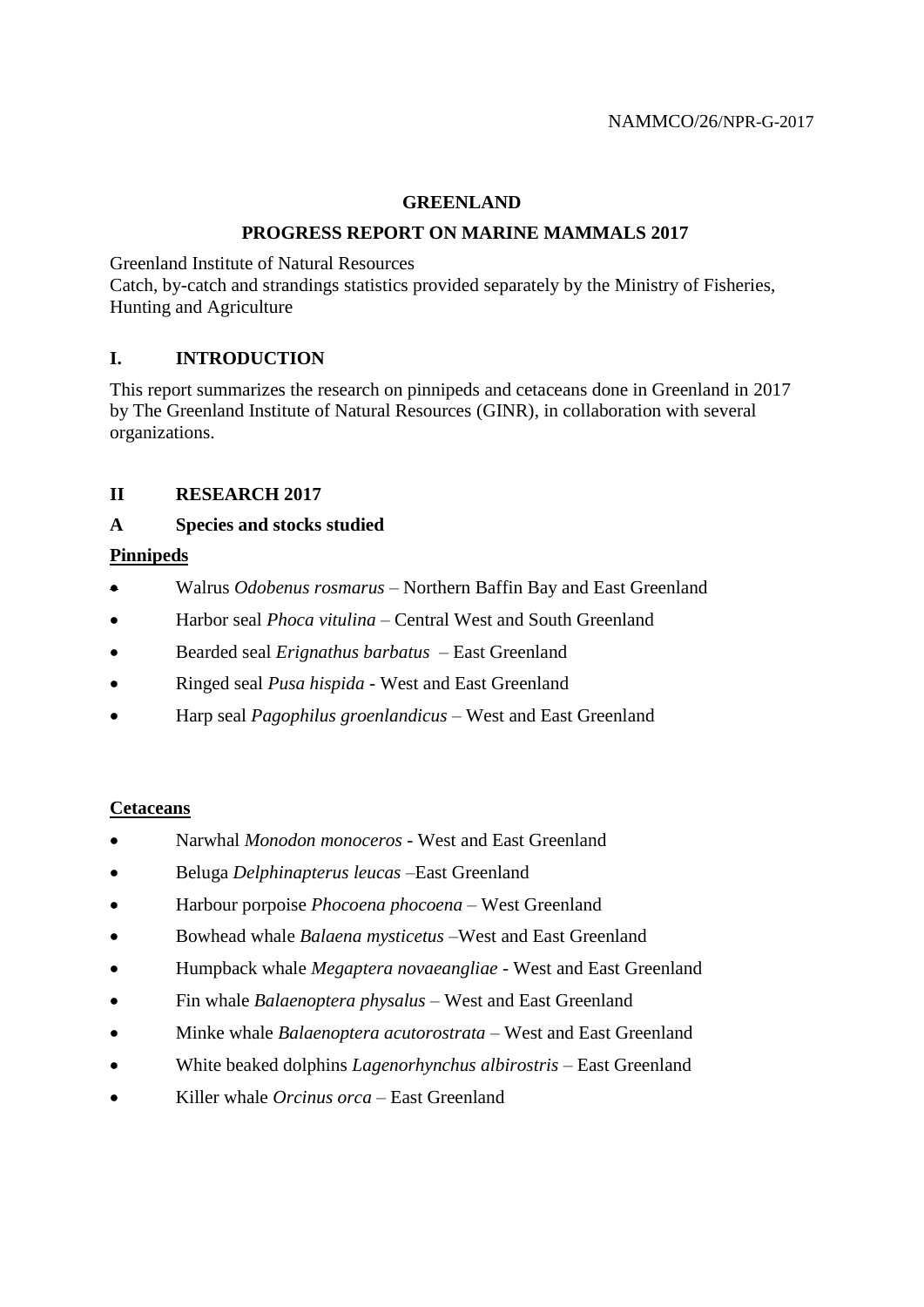## **B Field work in 2017**

## **Walrus**

Work with walruses in 2017 consisted on analyses of telemetry data from the North Water Polynya and aerial survey during spring in Northeast Greenland. The survey targeted also bowhead whales, narwhals and bearded seals. In addition, data on coastal observations of walruses and haul out locations were collected from a sea bird survey using a fixed wing plane in Northeast Greenland. The aerial surveys were part of an environmental study program financed by the oil industry with interest in East Greenland, through the Government of Greenland.

## **Seals**

The time-series of ringed seal tagging in Sermilik (Southeast Greenland) and in Kangia (Jacobshavn Icefjord, West Greenland) continued in 2017. The main aim of this work is to obtain oceanographic data for climate analysis. The study is complemented with data obtained from tags of Greenland halibut. A by-product of this study is data on habitat use, movements and ecology of seals and halibut in the Ilulissat Icefjord, Disko Bay.

As part of the environmental study program financed by the oil industry mentioned above, and in collaboration the Norwegian Marine Research Institute, harp seal pups were tagged with satellite senders in the Greenland Sea in April.

A second project from the same environmental study program, this time in collaboration with the University of Aarhus, consisted of tagging ringed seals in the coalstal waters of Northeast Greenland in august.

## **Cetaceans**

Two aerial surveys for cetaceans were carried out in East Greenland in 2017, as part of the environmental study program mentioned above. One was the winter survey in the Northeast Water Polynya, mentioned in the walrus session and the second was a summer survey for cetaceans in the Greenland Sea. In addition, a narwhal survey was repeated in Scoresby Sund during summer, as a survey in 2016 indicated a likely decline in the abundance of this harvested population.

The environmental program of Northeast Greenland covered also a telemetry study of bowhead whales, done in collaboration with the Norwegian Polar Institute (NPI). NPI stood for the field operations.

Target species of other telemetry studies in 2017 were narwhals in East Greenland, as well as fin and minke whales off Maniitsoq, West Greenland and humpback whales in West and East Greenland.

Satellite telemetry of narwhals in East Greenland was complemented with the use of sensors to document feeding events, heart rate and received sound levels to develop techniques for assessing the impact of anthropogenic noise. In East Greenland, telemetry studies in Scoresbysund started in 2010. The 2017 season in Scoresbysund was the most ambitious so far, as it included controlled exposure experiments using a research vessel with a modified seismic air gun in an area with hydrophones moored into the sea floor and instrumented narwhals.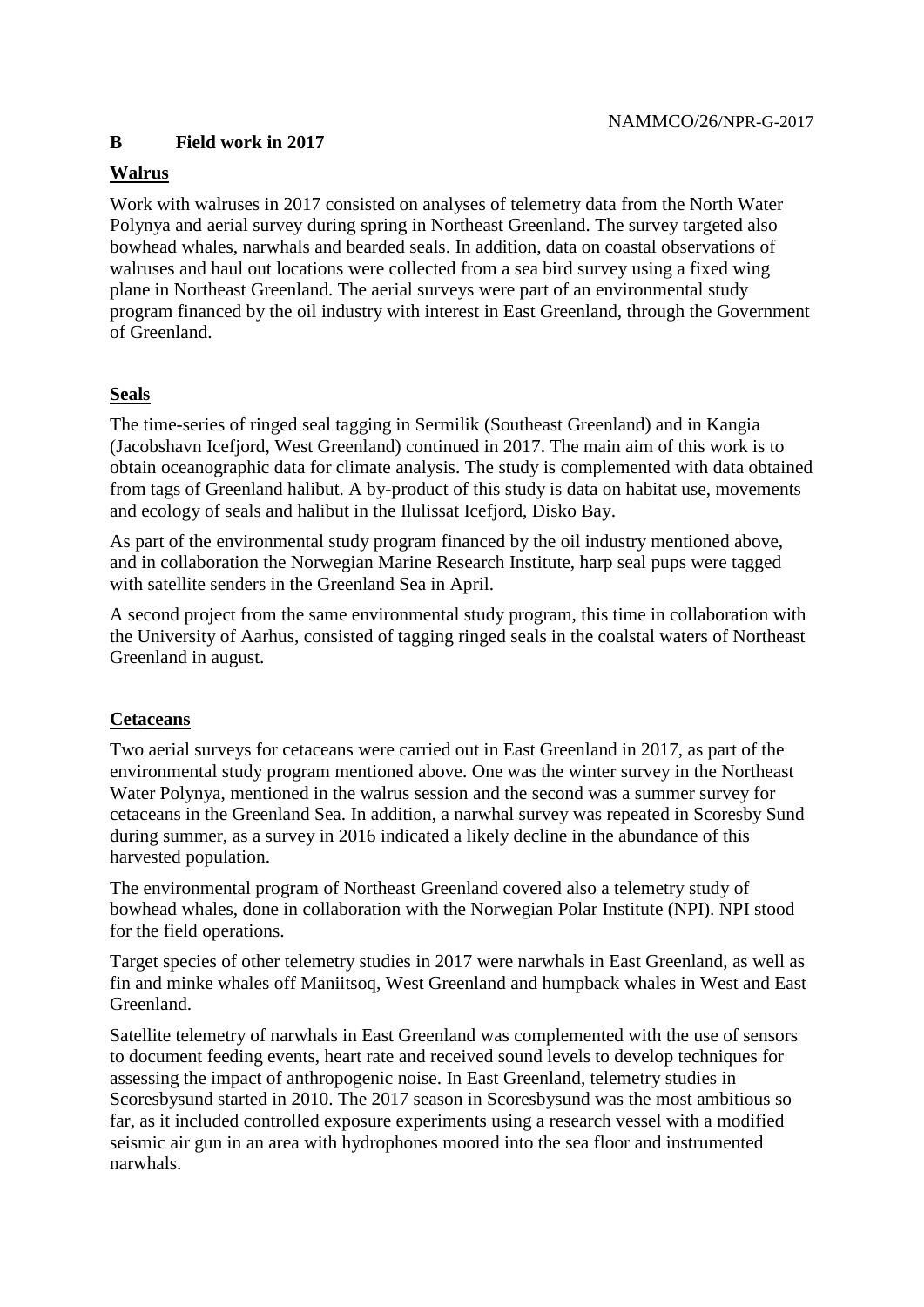For the second time in a three year series, a narwhal tagging project was carried out in Kangerlussuaq fjord, East Greenland in August 2017.

As in previous years, the long-term studies of bowhead whales in Disko Bay for 2017 focused on testing technology for combining satellite telemetry and recording sounds on the surface of whale bodies, in order to better understand the effect of sound from seismic air guns. In addition, oceanographic tags that record temperature, salinity, depth and position are under development.

Collection of identification pictures taken by the public of humpback whales flukes and dorsal fins from West Greenland continued throughout 2017. In Nuuk, fieldwork on humpback whales in 2016 included photo-identification, biopsy sampling and satellite telemetry.

Studies of large whales in Tasiilaq, Southeast Greenland, carried out the Climate Research Centre in Greenland, continued in 2017. Methods include photo identification, biopsy darting, satellite telemetry, passive acoustic monitoring, on-whale tagging for videofilming feeding events, oceanographic measurements, distribution of potential prey and analysis of diverse samples from harvested animals. Necropsies in 2017 included minke whales, white beaked dolphins and killer whales.

The Danish Centre for Energy and Environment (DCE), University of Aarhus, maintains a database with observations collected by dedicated marine mammal and sea bird observers on board vessels carrying out seismic surveys under licences provided by the Bureau of Minerals and Petroleum.

### **C Laboratory work in 2017**

Laboratory work carried out in 2017 included the analysis of stomach samples from seals and fish in Nuuk, as well as genetic analyses of bowhead whales at the University of Oslo and genetic analyses of harbor porpoise.

Sound recordings from moorings in West and East Greenland are being analyzed for estimates of background noise and seasonal occurrence of cetaceans and bearded seals, as well as monitoring of seismic exploration.

#### **D Other studies in 2017**

A number of desktop studies were carried out during 2017, including analysis of catch statistics for a number of species and assessments of narwhal and beluga for scientific working groups under NAMMCO/JCNB and of large whales for the IWC.

#### **E Research results in 2017**

The majority of research results from the fieldwork of 2017 are not available yet.

## **III ONGOING RESEARCH IN 2018**

The time-series of ringed seal tagging in Sermilik (Southeast Greenland) and in Kangia (Jacobshavn Icefjord, West Greenland) continued in 2018.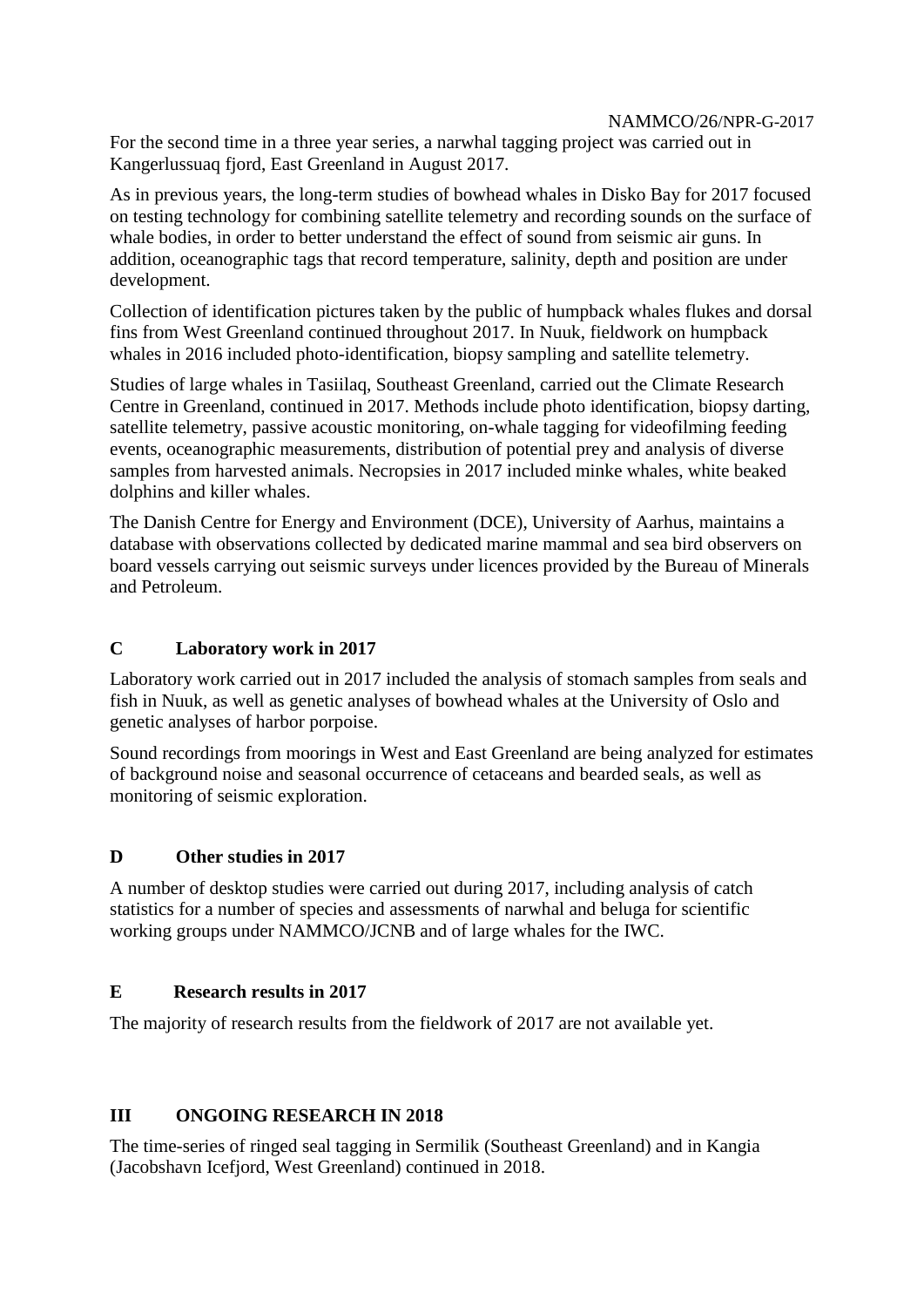Marine mammal surveys planned for 2018 include a survey for walrus in the Northwater Polynya in Northwest Greenland, with belugas, narwhals and bearded seals as secondary targets, and a narwhal survey in Northeast Greenland. The survey in Northeast Greenland will focus in Dove Bay and the surrounding waters, as the survey in 2017 showed that this is an important area for narwhals.

In order to understand the stock delineation and to obtain complementary data for abundance estimates, GINR runs a series of satellite telemetry studies. Among large whales, tagging efforts will focus on fin and minke whales in Maniitsoq, West Greenland.

There are plans to start a collaborative study between GINR and the Icelandic Marine and Fresh Water Institute for tagging humpback whales offshore in the Denmark Strait, from and Icelandic vessel surveying pelagic fisheries.

The long-term studies of bowhead whales in Disko Bay will also continue. Work in 2018 will focus in the collection of biopsy samples for mark – recapture abundance estimates.

Telemetry studies of narwhals in Scoresbysund, East Greenland, started in 2010. Plans for 2018 include a second round of controlled exposure experiments to quantify the reaction of narwhals to seismic guns and the noice of ship's engines.

For the last time in a three-year series, a narwhal-tagging project is planned in Kangerlussuaq fjord, East Greenland in August 2018.

Studies of large whales in Tasiilaq, Southeast Greenland, carried out by the Climate Research Centre (GCRC) at GINR will continue in 2018.

As in previous years, collection of identification pictures taken by the public of humpback whales flukes and dorsal fins from West Greenland will continue. In Nuuk, fieldwork on humpback whales includes photo-identification, biopsy sampling and satellite telemetry. This work is coordinated by the GCRC.

Other work on marine mammals carried out by the GCRC include the establishment of a network of acoustic and oceanographic moorings and a pilot study to monitor narwhals and glacier fronts with automated cameras.

## **IV ADVICE GIVEN AND MANAGEMENT MEASURES TAKEN**

Advice and quotas for cetaceans and pinnipeds in the calendar year 2017 are summarized in table 1.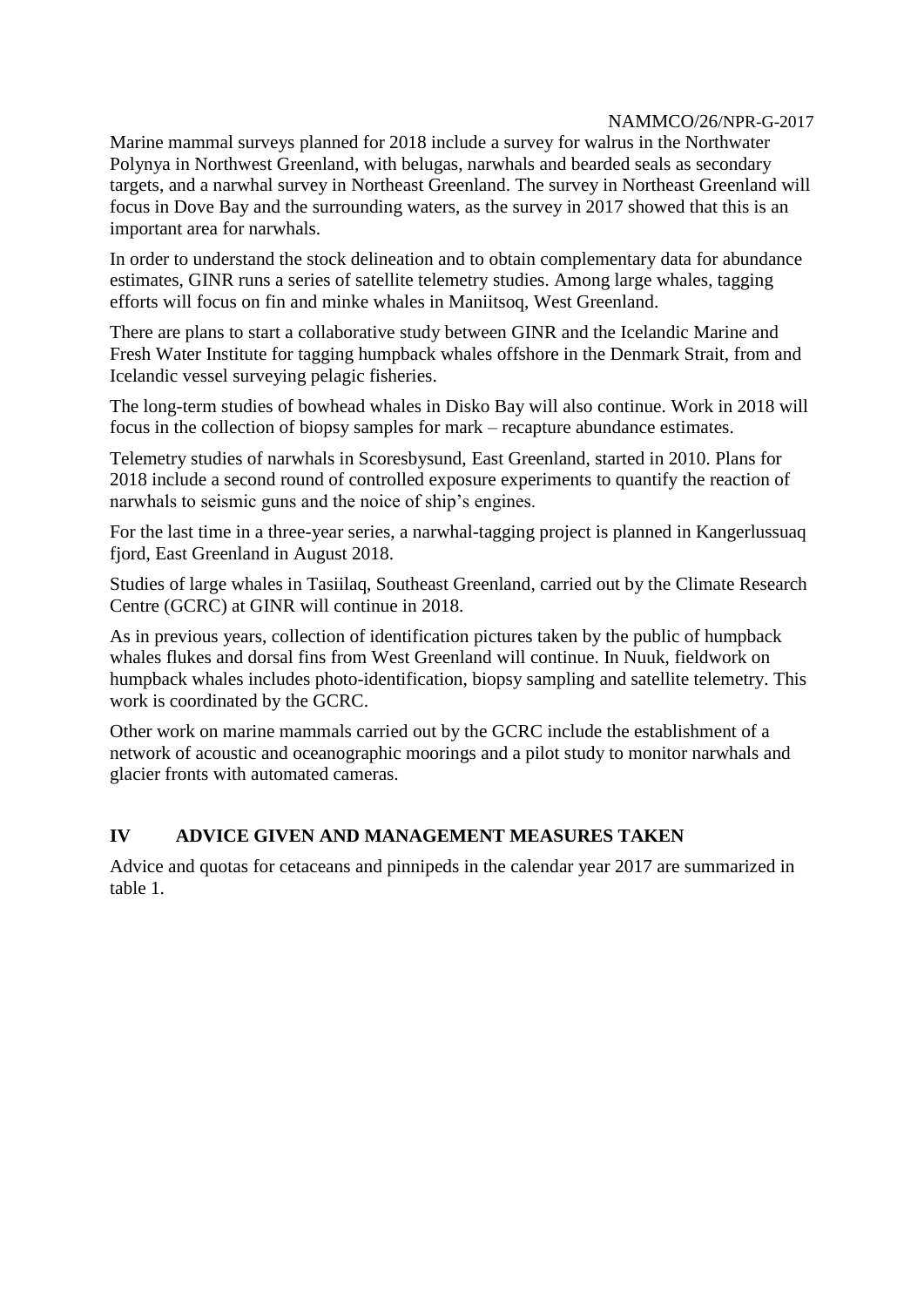Table 1. Overview of management advice per stock and the quota or other management measures used in 2017

| <b>Species - stock</b>                            | <b>Advisor</b>           | <b>Advice in 2017</b>                                        | <b>Management</b><br>measure 2017                                        |
|---------------------------------------------------|--------------------------|--------------------------------------------------------------|--------------------------------------------------------------------------|
| Harbour seal                                      | <b>NAMMCO</b>            | Total protection                                             | Protected since<br>2010                                                  |
| Grey seal                                         | <b>NAMMCO</b>            | Total protection                                             | Protected since<br>2010                                                  |
| Harp seal                                         | <b>ICES/NAFO/NAMMCO</b>  | No concern                                                   | No catch limit                                                           |
| Hooded seal                                       | <b>ICES/NAFO/NAMMCO</b>  | No concern                                                   | No catch limit                                                           |
| Walrus - Baffin Bay                               | <b>NAMMCO</b>            | 85 landed animals                                            | Quota of 85                                                              |
| Walrus - Davis Strait / Baffin Island             | <b>NAMMCO</b>            | 100 or less removals                                         | Quota of 69                                                              |
| Walrus - East Greenland                           | <b>NAMMCO</b>            | 20 or less removals                                          | Quota of 18                                                              |
| Beluga - West Greenland                           | <b>JCNB &amp; NAMMCO</b> | 320 landed animals.<br>Protection south of 65 <sup>o</sup> N | Quota of 320, of<br>which 20 are<br>allocated south of<br>$65^{\circ}$ N |
| Beluga - Qaanaaq                                  | <b>JCNB &amp; NAMMCO</b> | Catch of 20 acceptable                                       | Quota of 20                                                              |
| Narwhal - Etah                                    | <b>JCNB &amp; NAMMCO</b> | 5 landed animals                                             | Quota of 5                                                               |
| Narwhal - Inglefield Bredning                     | <b>JCNB &amp; NAMMCO</b> | 98 landed animals                                            | Quota of 98                                                              |
| Narwhal - Melville Bay                            | <b>JCNB &amp; NAMMCO</b> | 70 landed animals                                            | Quota of 80                                                              |
| Narwhal - Uummannaq                               | <b>JCNB &amp; NAMMCO</b> | 154 landed animals                                           | Quota of 154                                                             |
| Narwhal - Disko Bay area                          | <b>JCNB &amp; NAMMCO</b> | 97 landed animals                                            | Quota of $971$                                                           |
| Narwhals - Ittoqqortoormiit                       | <b>JCNB &amp; NAMMCO</b> | 50 landed animals                                            | Quota of 58                                                              |
| Narwhal - Tasiilaq                                | <b>JCNB &amp; NAMMCO</b> | 16 landed animals                                            | Quota of 40                                                              |
| Bowhead whale - West Greenland / Arctic<br>Canada | <b>IWC</b>               | 5 removals acceptable                                        | Quota of 2                                                               |

<sup>1</sup> The quota in the Disko Bay area is 91, and the remaining 6 are allocated to Southwest Greenland

 $\overline{a}$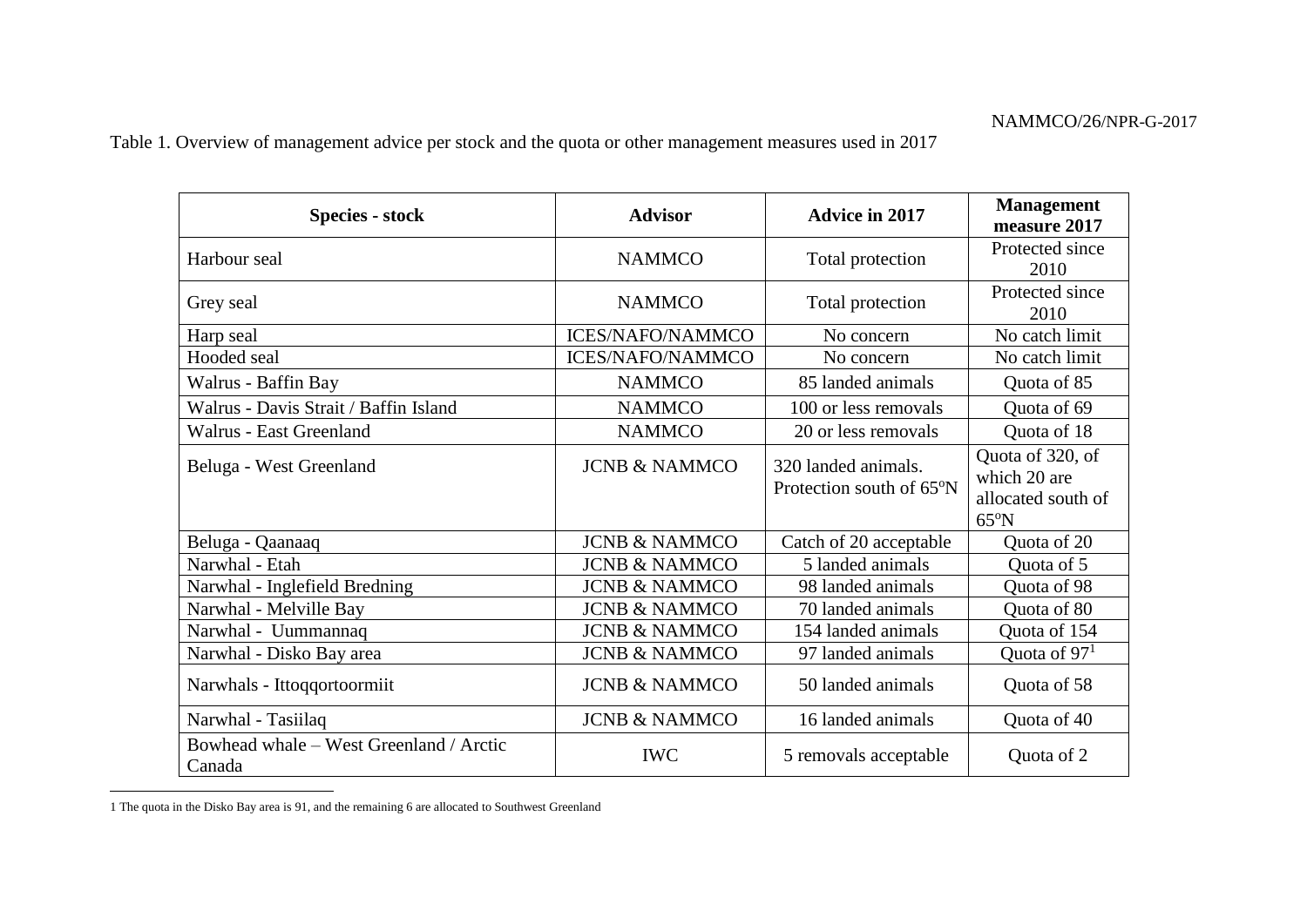| Humpback whale – West Greenland | IWC        | 10 removals acceptable  | Ouota of 10  |
|---------------------------------|------------|-------------------------|--------------|
| Fin whale – West Greenland      | IWC        | 19 removals acceptable  | Ouota of 19  |
| Minke whale – West Greenland    | <b>IWC</b> | 164 removals acceptable | Quota of 164 |
| Minke whale – East Greenland    | IWC        | 12 removals acceptable  | Ouota of 12  |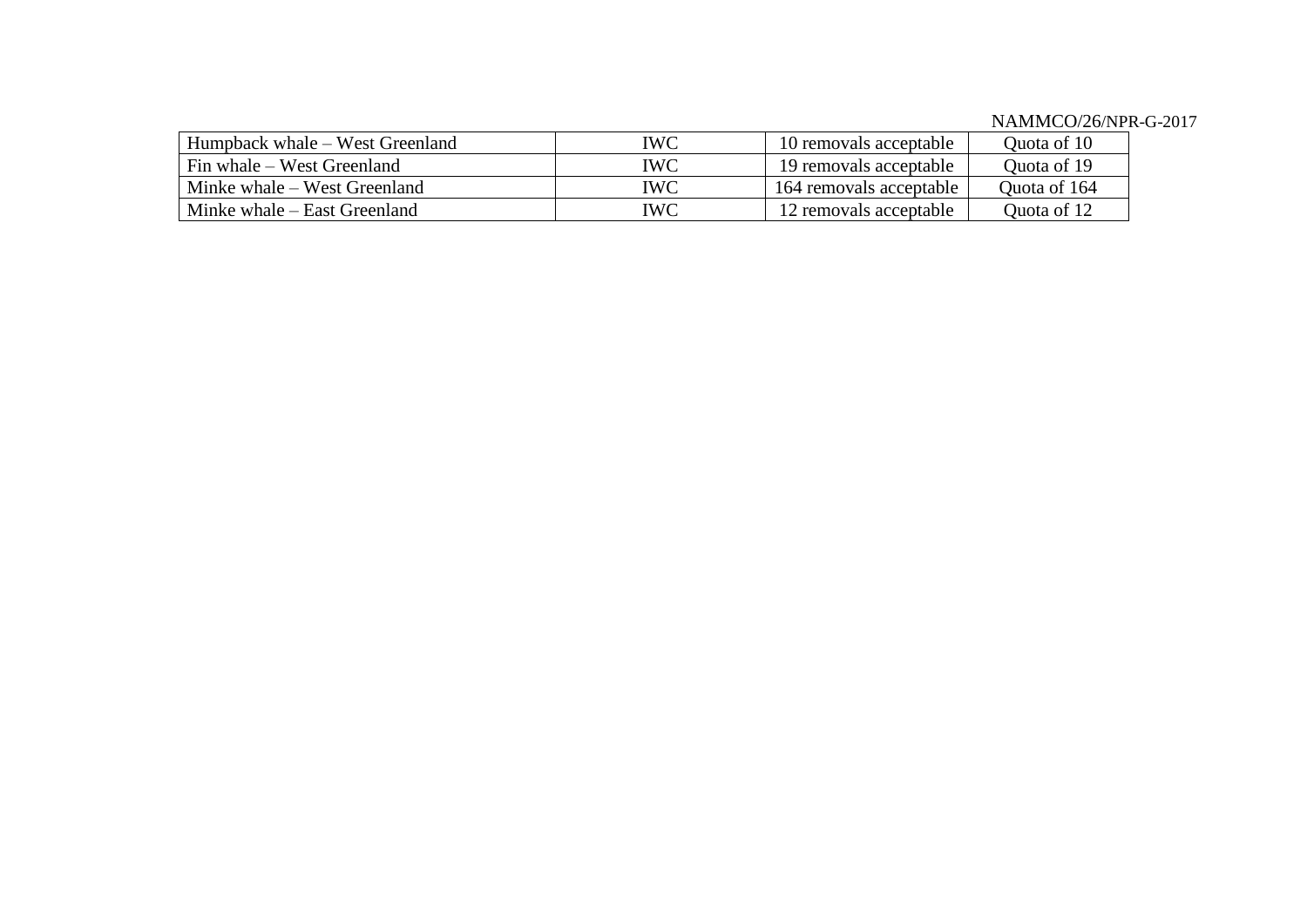Quotas for large whales are set by the IWC. On its meeting in 2014, the IWC agreed upon quotas for the remaining years of the block period  $2015 - 2018$ . The IWC quotas were implemented.

With the exemption of narwhals in Melville Bay and East Greenland, the quotas in 2017 were in accordance with biological advice. The quota for Melville Bay was of 80 animals. In addition to this quota, hunters from Upernavik could take 20 narwhals south in Ummannaq. At the moment of writing this report, it was not clear if the 93 narwhals reported taken in Melville Bay in 2017 included any of the 20 narwhals allocated to Uummannaq. However, it seems like catches in Melville Bay during the past several years have consequently been higher than the advice. Surveys from 2007, 2012 and 2014 indicate that the summering stock of narwhals in Melville Bay is relatively small and the level of catches poses a risk of decline higher than recommended by NAMMCO and JCNB.

The quota for narwhals in East Greenland were higher than the advice. For Ittoqqortoormiit, the quota was 58 animals and the advice 50, while in Tasiilaq the quota was of 40, while the advice was 16. The official NAMMCO advice in 2017 was as recommended by the JCNB/NAMMCO JWG in 2015. The JWG met again in spring 2017 and concluded that narwhals in East Greenland were declining, recommending a reduction of catches to 10 narwhals in Ittoqqortoormiit, 10 in Kangerlussuaq fjord (north of Tasiilaq) and zero south of Kangerlussuaq. This advice was corroborated by NAMMCO SC in November 2017. In 2017, 91 narwhals were reported caught in East Greenland. The statistics presented so far do not separate between Ittoqqortoormiit and Tasiilaq, but it is clear that there is a strong mismatch between the advice of the scientific committee and the level of catches. It is highly probable that the catch of narwhals in East Greenland is not sustainable.

In 2013, NAMMCO recommended that Greenland should take a closer look at the accuracy of catch data for harbor porpoises and killer whales. This work has not been completed.

#### V **PUBLICATIONS AND DOCUMENTS (2017 ONLY, GINR only)**

#### **Peer reviewed**

- Andersen LW, Jacobsen MW, Lydersen C, Semenova V, Boltunov A, Born EW, Wiig Ø, Kovacs KM (2017). Walruses (Odobenus rosmarus rosmarus) in the Pechora Sea in the context of contemporary population structure of Northeast Atlantic walruses. Journal of the Linnean Society 122: 897-915. blx093, https://doi.org/10.1093/biolinnean/blx093
- Born EW, Heilmann A, Kielsen Holm L, Laidre KL, Iversen M (2017). Walruses in West and Northwest Greenland – An interview survey about the catch and the climate. Monographs on Greenland Vol. 355– Man and Society Vol. 44. Museum Tusculanum Press, Copenhagen: 256 pp.
- Citta JJ, Okkonen SR, Quakenbush LT, Maslowskic W, Osinski R, George JC, Small RJ, Brower H. Jr., Heide-Jørgensen MP, Harwood LA (2017) Oceanographic characteristics associated with autumn movements of bowhead whales in the Chukchi Sea. Deep–Sea Research Part II, http://dx.doi.org/10.1016/j.dsr2.2017.03.009
- Gurarie E, Fleming CH, Fagan WF, Laidre KL, Hernandez-Pliego J, Ovaskainen O (2017) Correlated velocity models as a fundamental unit of animal movement: synthesis and applications. Movement Ecology 5:13 doi:10.1186/s40462-017-0103-3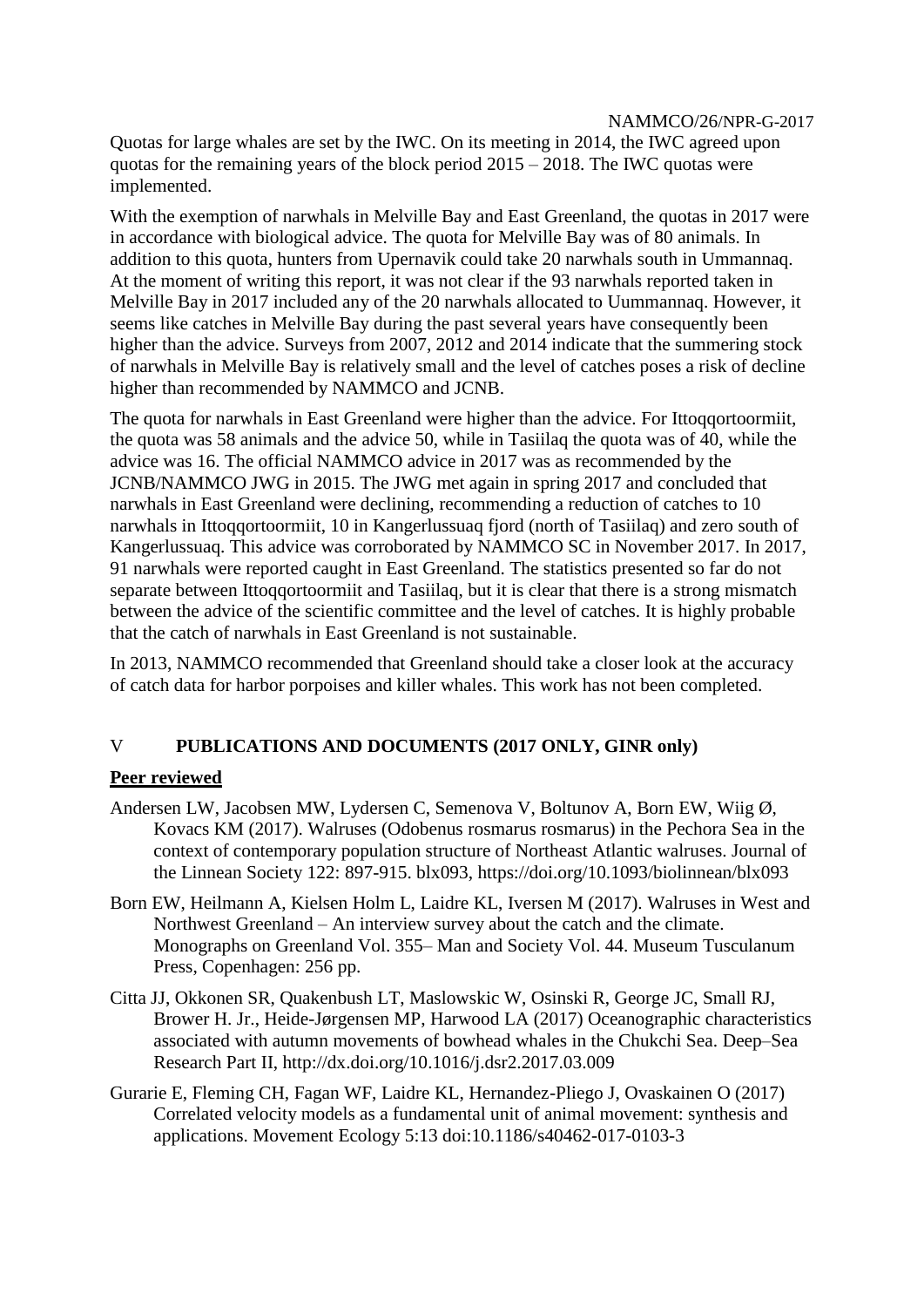- Hauser DDW, Laidre KL, Stern H, Moore SE, Suydam RS, Richard PR (2017) Habitat selection by two beluga whale populations in the Chukchi and Beaufort seas. PLoS ONE 12(2): e0172755. doi:10.1371/journal.pone.0172755
- Harwood LA, Quakenbush LT, Small RJ, George JC, Pokiak J, Pokiak C, Heide-Jørgensen MP, Lea EV, Brower H (2017) Movements and inferred foraging by bowhead whales in the Canadian Beaufort Sea during August and September, 2006-2012. Arctic 70, 161- 176.
- Heide-Jørgensen MP, Flora J, Andersen AO, Stewart REA, Nielsen NH, Hansen RG (2017) Walrus Movements in Smith Sound: A Canada - Greenland Shared Stock. Arctic 70: 308
- Heide-Jørgensen MP, Nielsen NH, Leifsson P, Teilmann J (2017) Long-term tag retention on two species of small cetaceans. Marine Mammal Science. DOI: 10.1111/mms.12394
- Laidre KL, Regehr EV (2017) Arctic marine mammals and sea ice. Chapter 21 (pgs 516-533) in Sea Ice, 3rd Edition. Edited by David N. Thomas. Wiley-Blackwell ISBN: 978-1- 118-77838-8. 664 pages
- Nielsen NH, Víkingsson G, Hansen SH, Ditlevsen S, Heide-Jørgensen MP (2017) Two techniques of age estimation in cetaceans: GLGs in teeth and earplugs, and measuring the AAR rate in eye lens nucleus. NAMMCO Scientific publications 10. doi: 10.7557/3.4184
- Pedro S, Boba C, Sonne C, Dietz R, Rosing-Asvid A, et al. (2017) Blubber-depth distribution and bioaccumulation of PCBs and organochlorine pesticides in Arctic-invading killer whales. Science of the total environment 601: 237-246 doi:10.1016/j.scitotenv.2017.05.193
- Pomerleau, C., M.P. Heide Jørgensen, S.H. Ferguson, H. Stern, J. Høyer and G.A. Stern. 2017. Reconstructing variability in West Greenland ocean biogeochemistry and bowhead whale (Balaena mysticetus) food web structure using amino acid isotope ratios Polar Biology DOI 10.1007/s00300-017-2136-x
- Skovrind M, Castruita JAS, Heide- Jørgensen MP, Dalén L, Lorenzen E (2017) Mitochondrial genome divergence between beluga whales in Baffin Bay and the Sea of Okhotsk, Mitochondrial DNA Part B, 2:1, 257-258, DOI: 10.1080/23802359.2017.1318686
- Trukhanova IS, Grachev AI, Somov AG, Burkanov VN, Laidre KL, Boveng PL (2017) The commercial harvest of ice-associated seals in the sea of Okhotsk, 1972-1994. PLOS One 12(8): e0182725. https://doi.org/10.1371/journal.pone.0182725
- Williams TM, Blackwell SB, Richter B, Sinding MHS, Heide-Jørgensen MP (2017) Paradoxical escape responses by narwhals (Monodon monoceros) when diving in a seascape of fear. SCIENCE 8 December 2017, 358 (6368); 1328-1331.
- Witting L (2017) The natural selection of metabolism and mass selects allometric transitions from prokaryotes to mammals. Theoretical Population Biology 117: 23-42
- Witting L (2017) The natural selection of metabolism and mass selects lifeforms from viruses to multicellular animals. Ecology and Evolution 7: 9098 - 9118

## **Meeting documents**

Ferguson S and Hansen RG. Eastern High Arctic – Baffin Bay and West Greenland Beluga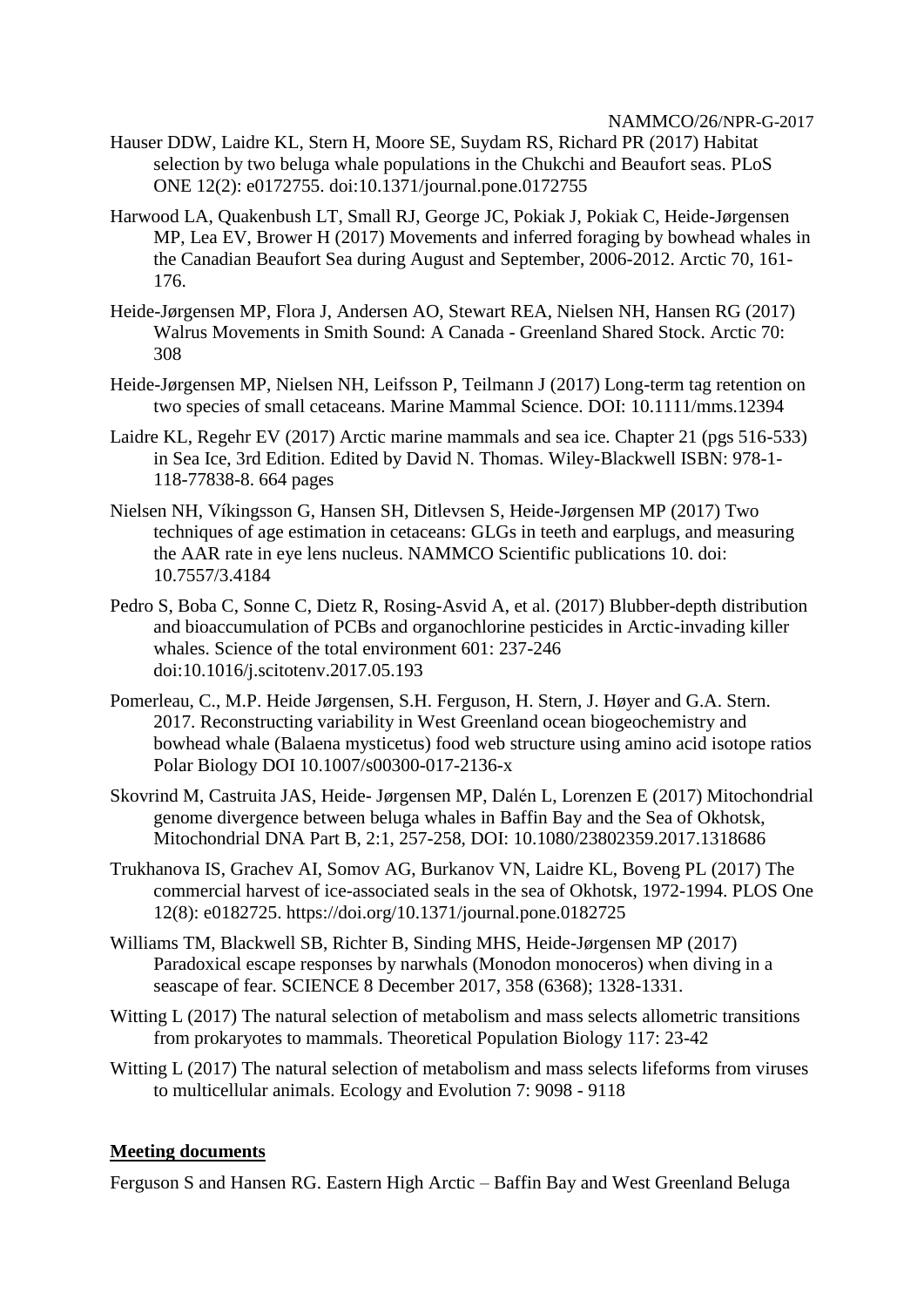Whale Stock. NAMMCO (2018) Report of the Global Review of Monodontids. 13-16 March 2017, Hillerød Denmark/Annex10

- Garde E, Heide-Jørgensen MP (2017) Reconstructing catch statistics for narwhals in Greenland 1862 to 2016. NAMMCO/SC/24- JCNB/SWG/2017- JWG/07
- Garde E, Heide-Jørgensen MP (2017) Update on life history parameters of narwhals (Monodon monoceros) from East and West Greenland. NAMMCO/SC/24- JCNB/SWG/2017- JWG/16
- Hansen et al. (2017) Abundance of narwhals at the hunting areas in East Greenland in 2008 and 2016. NAMMCO/SC/24-JCNB/SWG/2017-JWG/18
- Hansen et al. (2017) Geometer status update. NAMMCO/SC/24-JCNB/SWG/2017- JWG/O20
- Hansen RG, Heide-Jørgensen MP, Garde E (2017) Inglefield Bredning Narwhal Stock. NAMMCO (2018) Report of the Global Review of Monodontids. 13-16 March 2017, Hillerød Denmark/Annex24
- Hansen RG, Heide-Jørgensen MP, Garde E (2017) Melville Bay Narwhal Stock. NAMMCO (2018) Report of the Global Review of Monodontids. 13-16 March 2017, Hillerød Denmark/Annex25
- Hansen RG, Heide-Jørgensen MP, Garde E (2017) East Greenland Narwhal Stock. NAMMCO (2018) Report of the Global Review of Monodontids. 13-16 March 2017, Hillerød Denmark/Annex28
- Hansen RG, Heide-Jørgensen MP, Garde E (2017) Northeast Greenland Narwhal Stock (North of Scoresby Sound). NAMMCO (2018) Report of the Global Review of Monodontids. 13-16 March 2017, Hillerød Denmark/Annex29
- Heide-Jørgensen MP, Garde E (2017) Catch statistics for belugas in Greenland 1862 to 2016. NAMMCO/SC/24- JCNB/SWG/2017- JWG/06rev
- Heide Jørgensen (2017) The East Greenland Connection: movement of a narwhal from Kangerlussuaq to Scoresby Sound. NAMMCO/SC/24-JCNB/SWG/2017-JWG/5
- Riisager-Pedersen et al. (2017) East Greenland narwhal depth correction factor for aerial surveys. NAMMCO/SC/24-JCNB/SWG/2017-JWG/17
- Tervo et al. (2017) Comparing satellite transmitted and archival depth data TAD versus TDR. NAMMCO/SC/24-JCNB/SWG/2017-JWG/19rev
- Watt CA, Hansen RG (2017) Somerset Island Narwhal Stock. NAMMCO (2018) Report of the Global Review of Monodontids. 13-16 March 2017, Hillerød Denmark/Annex19
- Watt CA, Hansen RG (2017) Jones Sound Narwhal Stock. NAMMCO (2018) Report of the Global Review of Monodontids. 13-16 March 2017, Hillerød Denmark/Annex20
- Watt CA, Hansen RG (2017) Smith Sound Narwhal Stock. NAMMCO (2018) Report of the Global Review of Monodontids. 13-16 March 2017, Hillerød Denmark/Annex21
- Watt CA, Hansen RG (2017) Admiralty Inlet Narwhal Stock. NAMMCO (2018) Report of the Global Review of Monodontids. 13-16 March 2017, Hillerød Denmark/Annex22
- Watt CA, Hansen RG (2017) Eclipse Sound Narwhal Stock. NAMMCO (2018) Report of the Global Review of Monodontids. 13-16 March 2017, Hillerød Denmark/Annex23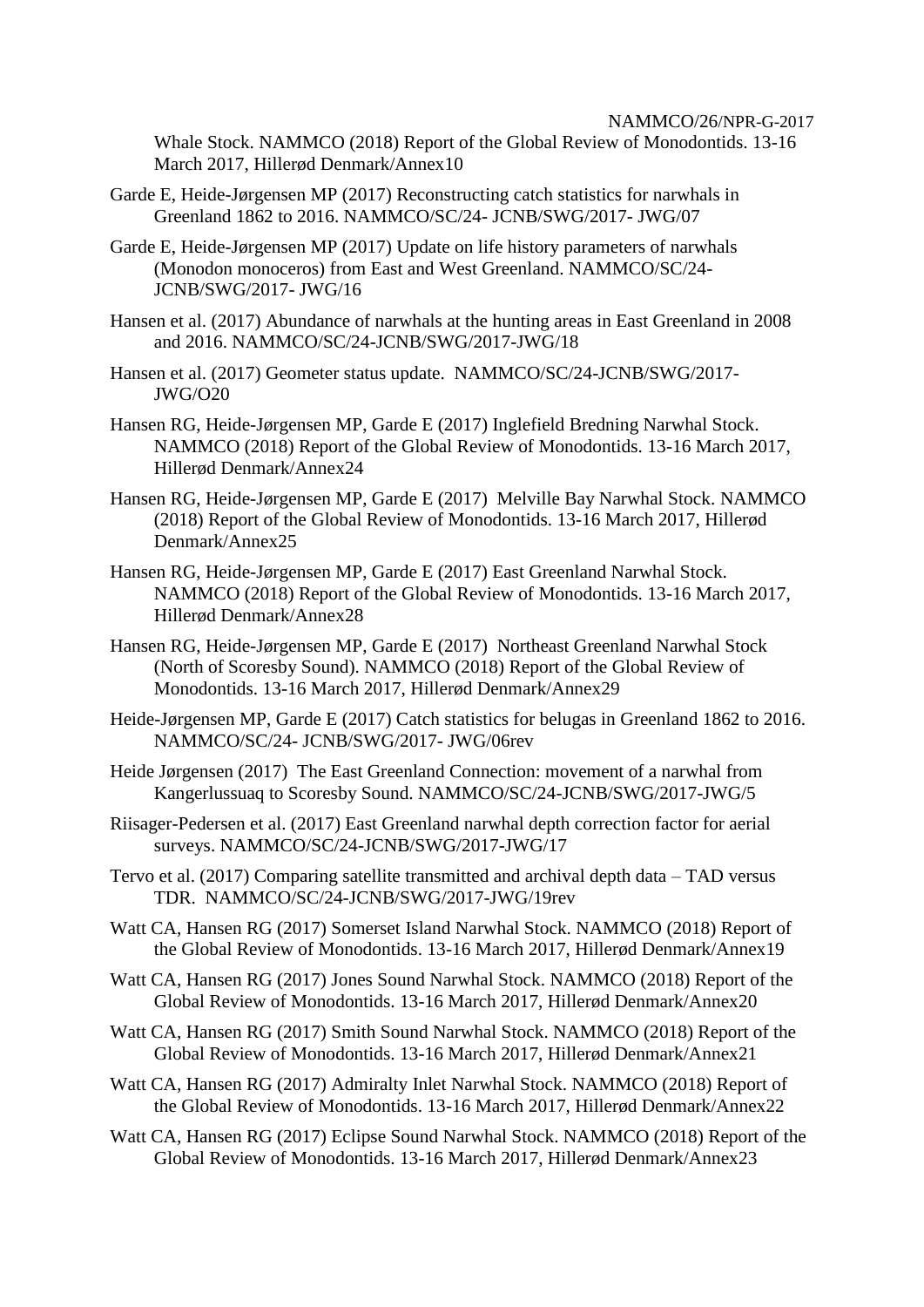- Witting L (2017) A source-sink migration model for minke whales in West Greenland. IWC/SC67a/AWMP5
- Witting L (2017) A candidate SLA for fin whales in West Greenland. IWC/SC67a/AWMP6
- Witting L (2017) Assessment of West Greenland beluga 2017. NAMMCO-JCNB/SWG/2017-JWG/13
- Witting L (2017) Estimates from East Greenland age structures 2017. NAMMCO-JCNB/SWG/2017-JWG/14
- Witting L (2017) Assessment of narwhals in East Greenland 2017. NAMMCO-JCNB/SWG/2017-JWG/15
- Witting L (2017) Meta population modelling of narwhals in East Canada and West Greenland – 2017. bioRxiv, doi: https://doi.org/10.1101/059691
- Witting L (2017) Sustainability calculations for West Greenland humpback whales, NAMMCO/SC24/AS03
- Witting L (2017) Updated candidate SLA for West Greenland fin whales. IWC/SC/O17/AWMP1
- Witting L (2017) A stepping stone model for common minke whales in the western North Atlantic. IWC/SC/O17/AWMP2

### **Reports and other written documents**

- Born EW (2017) Walrus Odobenus rosmarus, p. 127-137. In: Boertmann, D. & Mosbech, A. 2016. Baffin Bay. An updated strategic Environmental Impact Assessment of petroleum activities in the Greenland part of Baffin Bay. – Scientific Report from DCE – Danish Centre for Environment and Energy No. 218. http://dce2.au.dk/pub/ SR218.pdf
- Boertmann D, Rosing-Asvid A (2017) Seabirds and Marine Mammals in Southeast Greenland II, Results from a survey between Scoresby Sound and Tasiilaq in July and August 2016. Aarhus University, DCE – Danish Centre for Environment and Energy, 40 pp. Scientific Report from DCE – Danish Centre for Environment and Energy No. 215. http://dce2.au.dk/pub/SR215.pdf
- GINR (2017) Cites non detriment findings for havpattedyr i Grønland 2017. Greenland Institute of Natural Resources. CITES Scientific Authority in Greenland.
- Meehan RH, Belikov S, Desportes G, Ferguson SH, Kovacs, KM, Laidre KL, Stenson GB, Thomas PO, Ugarte F, Vongraven D. (2017) Marine mammals. In: CAFF 2017 State of the Arctic Marine Biodiversity Report. Conservation of Arctic Flora and Fauna International Secretariat, Akyreyri, Iceland. 978-9935-431-63-9, pp 149 - 173
- NAMMCO (2017) Report of the NAMMCO-JCNB Joint Scientific Working Group on Narwhal and Beluga (2017). March 8-11, Copenhagen, Denmark
- NAMMCO (2017) Report of the NAMMCO SCIENTIFIC COMMITTEE WORKING GROUP ON ASSESSMENT. January 25-27, Copenhagen, Denmark
- NAMMCO (2017) Report of the workshop "Cetacean abundance and distribution in the north Atlantic". 28 and 29 October 2017, Halifax, Nova Scotia, Canada.